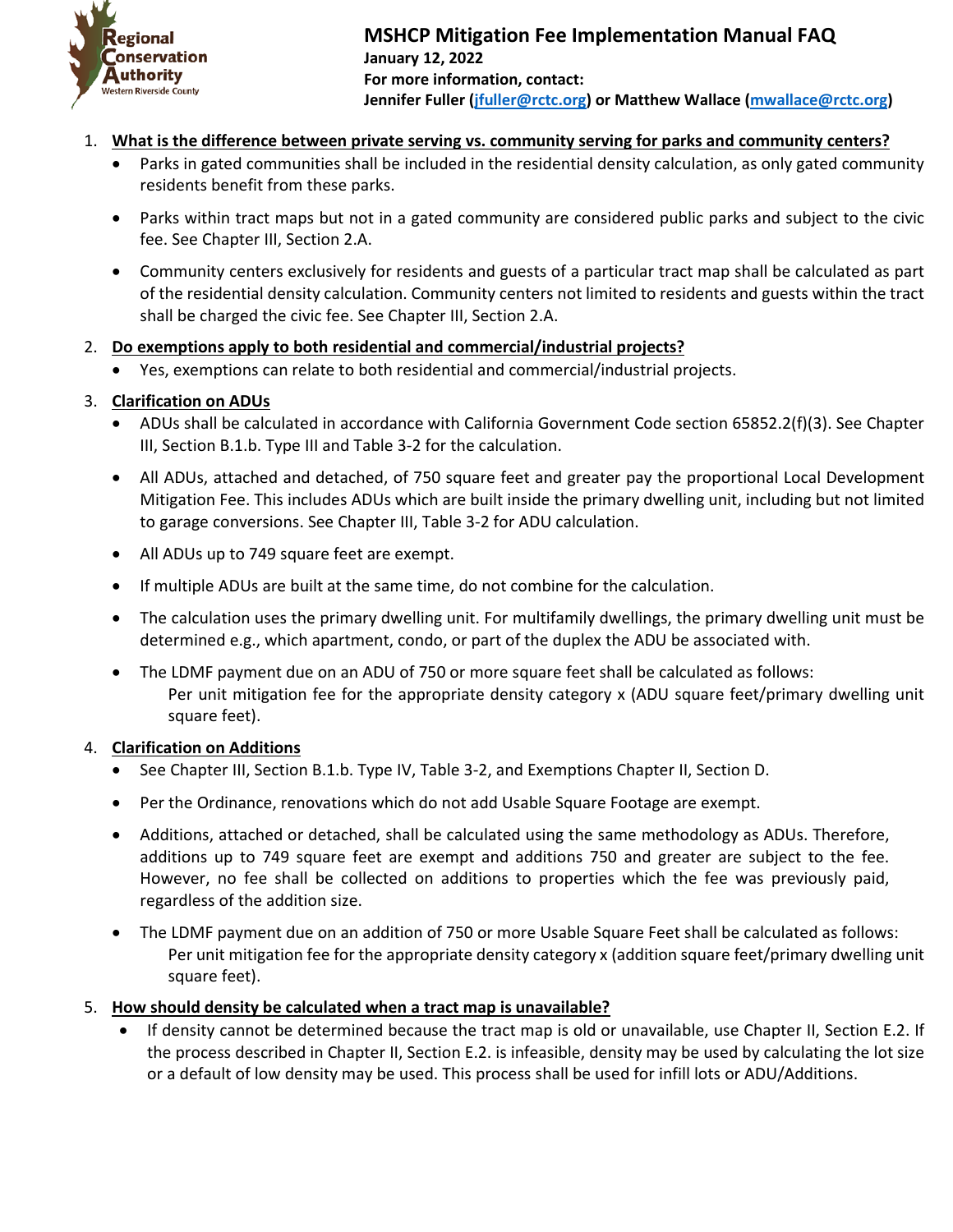#### 6. **How should internal streets in a tract map be calculated?**

• Internal streets (as opposed to backbone roads) within a development are included as part of the residential density calculation. See Chapter IV examples of how to calculate.

## 7. **Why are fees being collected on additions and renovations?**

On December 7, 2020, the RCA Board of Directors approved the 2020 Nexus Study, revised Local Development Mitigation Fee (LDMF) Ordinance, Resolution, and the MSHCP Mitigation Fee Implementation Manual (Manual). Subsequently, all Member Agencies adopted an updated Ordinance and Resolution. As Member Agencies continue to review the Ordinance and the Manual, several questions have been raised.

The previous sample ordinance adopted in 2004 (Implementing Agreement Exhibit G) exempted rehabilitation, remodeling, or minor additions to an existing Development Project. The initial intent of this exemption was to exempt only the most minor of additions to single family homes. However, as it evolved, Member Agencies used the exemption to exempt all additions of any kind.

The problem with this approach, as it evolved, is that larger additions will lead to additional impacts on covered species and associated habitats. As described in the 2020 Nexus Study:

*"The implementation of the MSHCP, and the mitigation fee as a fundamental part of it, will benefit all new development by mitigating their collective impacts on covered species and associated habitat. All new public and private development in the Plan area will affect habitat and species either directly, indirectly, or as a cumulative effect. New infrastructure development, for example, in addition to its direct effects, will support new development on other parcels and other locations in the Plan Area. Similarly, new private development will require new infrastructure and also result in additional demand for new developments through linkages—for example, the need for new housing to accommodate new workers at commercial developments or the need for new retail developments to serve new residents at residential developments. In other words, all new development in Western Riverside County will benefit from the incidental take permits obtained through the MSHCP and via the use of the mitigation fee revenues." (Final Report: Western Riverside County Multiple Species Habitat Conservation Plan Nexus Fee Study Update, pp 53-54.)*

When it came time to update the exemption in the new Ordinance, there was a need to eliminate the loophole that had been created by the "minor addition" exemption, particularly as it applied to large additions. Therefore, per the exemptions section of the current Ordinance (as noted in the Manual Chapter II.D.), additions and renovations to an existing Development Project which do not add "Usable Square Footage" are exempt from the MSHCP LDMF. This exemption includes single family homes built to replace an existing mobile home but removed minor additions from the exemption.

However, this change led to other concerns. Member Agencies raised a legitimate fairness and equity concern about the current Ordinance's lack of exemption for room additions and renovations to existing residences that add "Usable Square Footage," which results in the same per-unit residential fee charged to both such homeowners and new home builders.

In September 2021, the Board approved an amendment to the Manual to create a new type of residential construction for residential additions and renovations which clarifies the LDMF owed for residential additions and renovations on residential properties. If the homeowner previously paid the LDMF, no additional fee would be due; however, if not previously paid, the fee calculation will be the same as for Accessory Dwelling Units (ADUs). Therefore, if the additional square feet is 749 or less, no fee is due. If 750 or more square feet, the LDMF calculation is based on the proportional square footage added to the current home.

The amendment also clarifies the definition of an ADU vs. residential additions and renovations. The policy amendment was retroactive to July 1, 2021, allowing Member Agencies to issue a full or partial refund to any eligible homeowner who paid the full per-unit fee under the new Ordinance.

# 8. **Why are fees being collected on ADUs?**